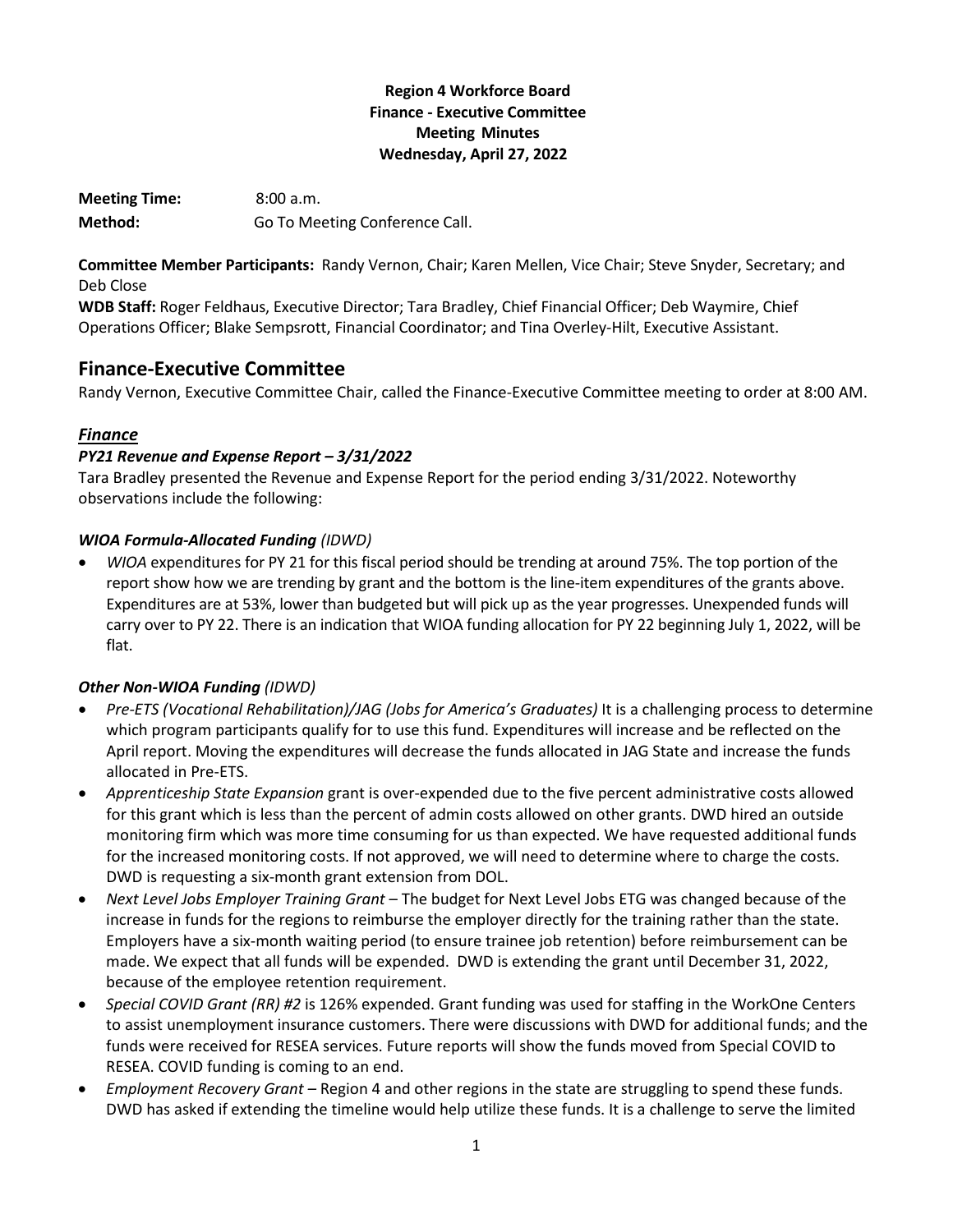number of eligible customers who are appropriate for his grant. Region 4 is serving customers using WIOA Dislocated Worker funds for this population and have asked to return our Recovery Grant funds to DWD for reallocation.

#### *Direct Federal Grant Revenue (USDOL)*

- *Rural Healthcare Grant* Region 4 along with eight other regions is serving participants to train for and fill entry level positions in healthcare occupations in rural areas. We are one year into the RHG grant; activities and expenditures are going well. The grant period is February 2021 to January 2025.
- *America's Promise Grant (APG)* ended on 12/31/2021 after a one-year extension. There will not be any additional expenditures. Region 4 deobligated \$1 million; however, we were 88% expended when the grant closed and had exceeded grant's performance measures.

The bottom half of the report shows line-item expenditures compared to the straight-line budget for the period. For the most part, we are tracking well with budgeted expenditures.

- *Communications/Technology* appears to be overextended but is a reclassification of expenditures previously shown under *Professional Services*, *including IT costs or Occupancy.* Based on invoices, some telephone costs were able to be charged to the new line item.
- *Direct Participant Costs* are under-expended, but closely correlated with the WIOA expenditures shown in the budget portion of the report.
- *Staffing and Management Costs*-WorkOne, Rural Healthcare (RHG), APG, WPG appear to be overexpended due to APG ending. The expended percentage will even out as the fiscal year continues.

The Finance Committee meeting adjourned at 8:23AM.

#### *Operations*

Deb Waymire, Chief Operations Officer, presented the Operations update.

#### *One Stop Partner Memorandum of Understanding (MOU) and Infrastructure Agreement (IFA)*

One Stop Partner Memorandum of Understanding (MOU) and Infrastructure Agreement (IFA) are partner agreements for programs being delivered to adults, dislocated workers, and youth and are renewed every three years. The partnership agreements are between the Region 4 Workforce Board and Regional Chief Elected Official and the following partners: Adult Education, Wagner-Peyser employment programs, Vocational Rehabilitation, Perkins/Post-secondary Career & Technical Education, Unemployment Insurance, Job Counseling, Training and Placement for Veterans, Trade Adjustment Assistance, Migrant & Seasonal Farmworkers, and TANF. The agreement is for the partners to commit to work together through the WorkOne system to:

- o Prepare skilled and credentialed workers for employment by implementing employer demand strategies that result in employment-ready candidates.
- o Create and maintain a cooperative working relationship that facilitates joint planning of services.
- o Build a workforce system that upgrades Region 4's workplace skills and enhances the region by working together to eliminate barriers to employment that job seekers may have (such as: disabilities, childcare, food, housing, citizenship, education and skill levels, lack of credentials, etc).

Tara Bradley explained the Infrastructure Agreement. The IFA is a methodology for partners to pay for their fairshare of costs of the WorkOne Centers. A draft has been sent to the partners for review. No issues are expected. We expect to have the new agreement signed by June 30, 2022, for the three-year period ending June 30, 2025. The budget for non-personnel costs is \$604,000 per year and is distributed among partners.

#### *Apprenticeship Building America Grant*

Indiana Department of Workforce Development submitted a proposal for two categories of the USDOL Apprenticeship Building America Grant funding opportunity. The Category 1 Goal is to Expand Registered